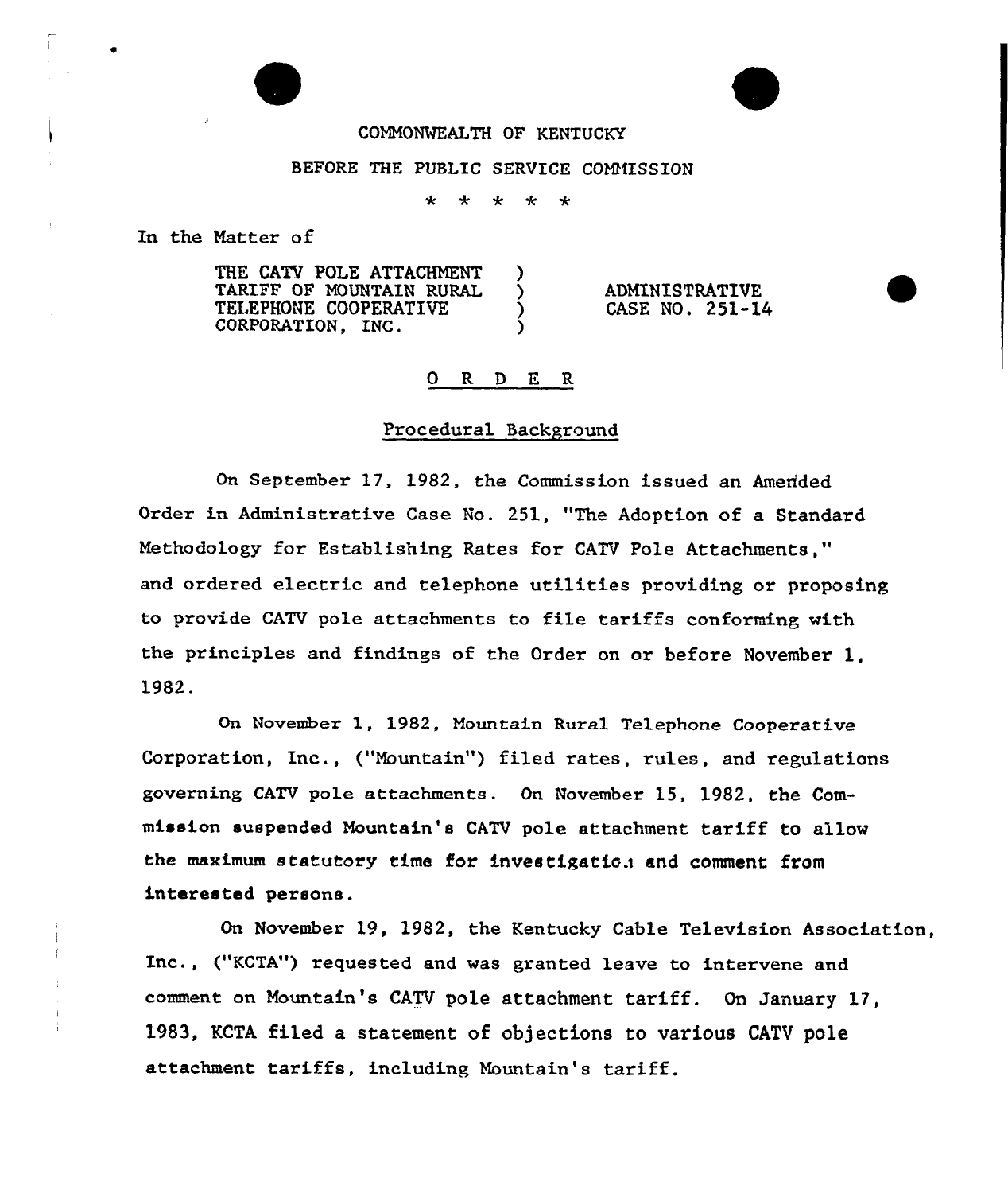The Commission considers the matter of Mountain's CATV pole attachment tariff submitted for final determination.

## Findings

The Commission, having considered the evidence of record and being advised, is of the opinion and finds that:

1. KCTA's objections to Mountain's pole attachment rates are in error. First, Mountain did not file a \$12.00 annual 2-user rate. Nountain did file a \$24.00 annual 2-user rate. Also, the Commission agrees that Mountain should file a 3-user xate. However, the 3-user rate should not be based on the weighted average cost of 30-foot and 35-foot poles, as suggested by KCTA. Instead it should be based on the weighted average cost of 40-foot and 45-foot

KCTA's objection to Mountain's regulation concerning the charging of pole replacement is reasonable and is addressed in another finding.

3. KCTA's ob)ection to Nountain's regulation concerning the fractional billing of pole usage is reasonable and is addressed in another finding.

4. Mountain's rules and regulations governing CATV pole attachments conform with the principles and findings of the Commission's Amended Order in Administrative Case No. 251, and should be approved, except as follows:

(a) Mountain did not file <sup>a</sup> rule or regulation governing CATV conduit usage. The Commission advises Mountain that in the event it provides or plans to provide CATV conduit space, it should file <sup>a</sup> CATV conduit usage rate, along with appropriate cost information.

 $-2 -$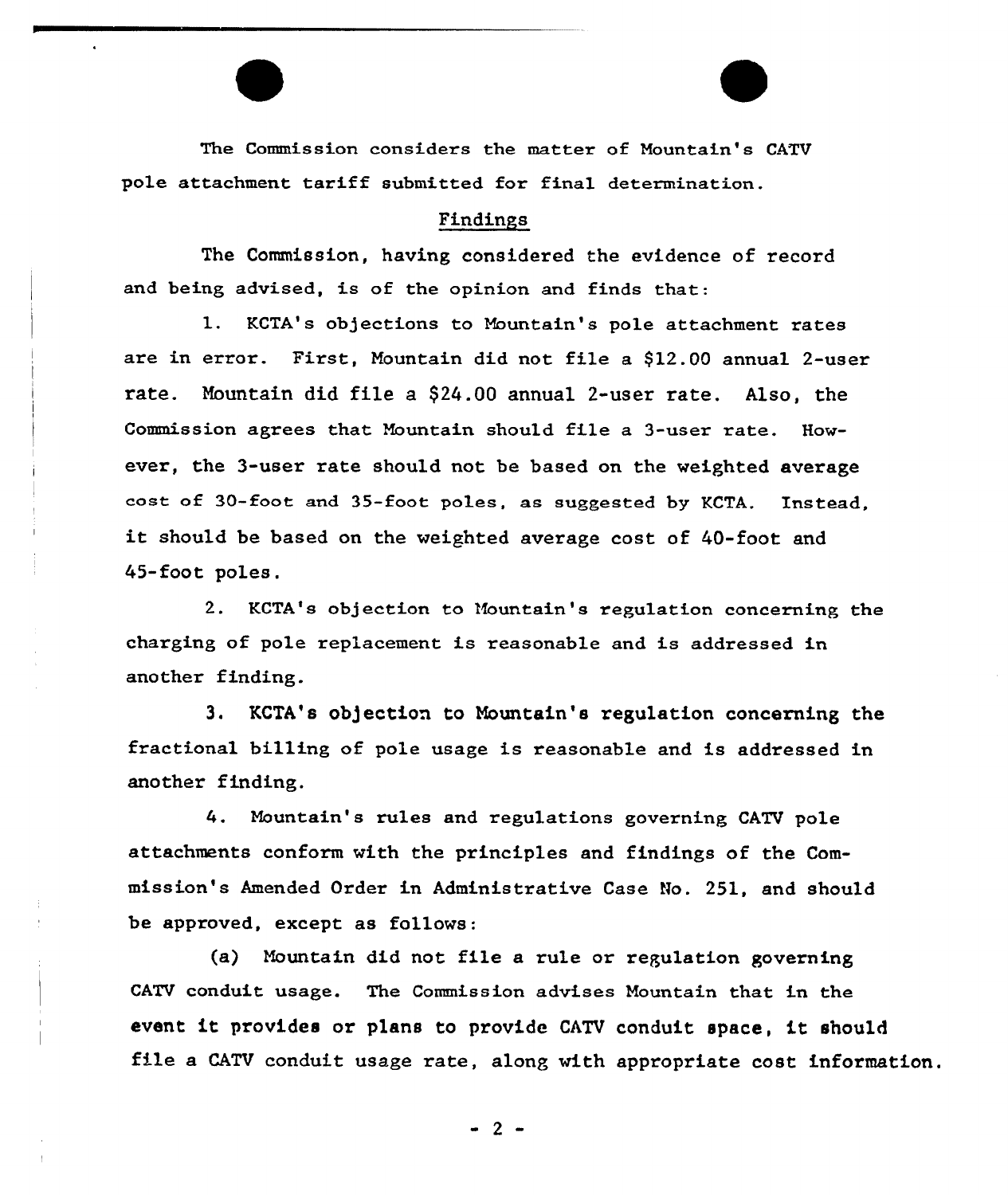(b) At page 2, section A.3, the Commission advises Nountain that it may chaxge <sup>a</sup> CATV operator the entire cost of transfexring or rearranging facilities to accomodate a CATV pole attachment; including the cost of pole replacement, less salvage value.

(c) At page 3, section A.6, the Commission advises Mountain that a CATV operator is a customer and cannot be required to execute a contractual agreement. The CATV pole attachment tariff should be filed in sufficient detail to govern the relationship between Nountain and a CATV operator. Therefore, the tariff provision and any similar provisions elsewhere in the tariff should be deleted.

(d) At page 6, section B.13, the Commission advises Nountain that it is not xequixed to pxovide CATV anchox attachments. However, in the event Nountain provides or plans to provide CATV anchor attachments, it should file <sup>a</sup> CATV anchor attachment rate, along with appropriate cost information.

(e) At sheet 7, section  $C.4$ , the Commission advises Mountain that it established 1-foot as the average CATV po1e usage to avoid fractional billing. Therefore, the tariff provision and any similar provisions elsewhere in the tariff should be deleted.

(f) At sheet 8, section  $D.1.g.$  the Commission advises Mountain that it cannot confiscate CATV property without due process of law. Therefore, the tariff provision and any similar provisions elsewhere in the tariff should be deleted.

5. Mountain failed to provide sufficient information to verify its calculations of embedded pole cost. Therefore, Nountain should file information from plant records or another re1iable source showing the number of 30-foot, 35-foot, 40-foot, and 45-foot poles in sexvice,

 $-3 -$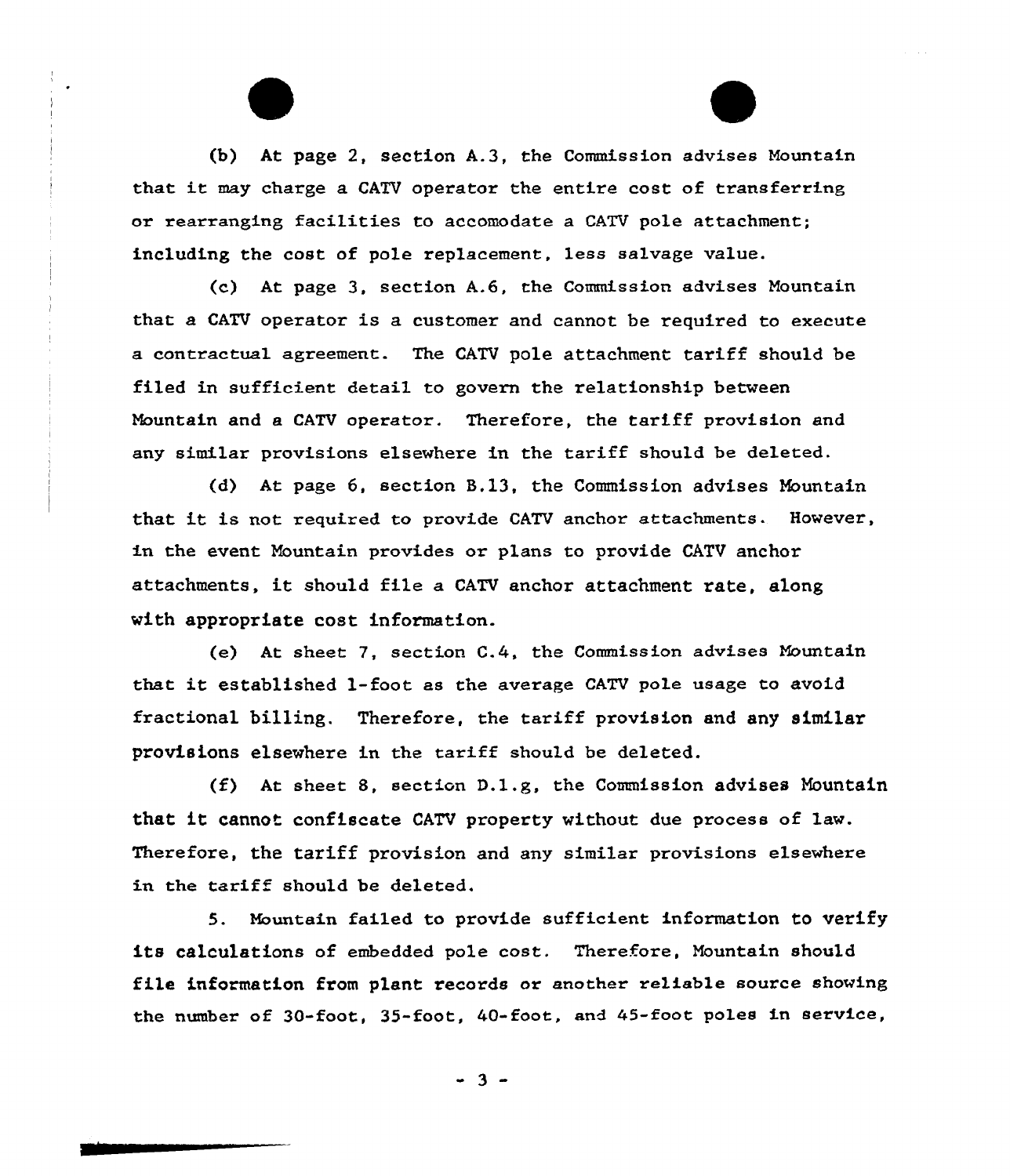and related pole investment. The information should be classified according to vintage year. A1so, any discrepancy between the total number of poles shown in the calculations of embedded pole cost and the total number of poles shown in the 1981 Annual Report should be explained..

6. Mountain's calculation of its annual carrying charge should be modified as follows:

(a) The depreciation component should be 6.00 percent, as 'stated in the 1981 Annual Report.

(b) The cost of money component should be deleted, because the cost of debt was included in the last rate of return authorised by the Commission, in Case No. 7960, "The Application of Mountain Rural Telephone Cooperative Corporation, Inc. For An Upward Adjustment In Rates and Charges For Telephone Service."

(c) The maintenance component should be  $1.03$  percent, as calculated from the 1981 Annual Report. The maintenance component should be based on the most recent available infoxmation. It <sup>s</sup> .ould not be calculated as a 5-year average or inflated.

(d) The total annual carrying charge should be 18.11 percent, based on calculations from the 1981 Annual Report and the Commission's Order in Case No. 7960.

7. Mountain should be allowed to substitute 1982 Annual Report information to adjust its annual carrying charge, if the information is available and filed with the Commission. Furthermore, any adjusted calculation of the annual carrying charge should be made as outlined in Attachment 1 to this Order, un1ess a specific deviation is requested and ressonab1e cause demonstrated.

- 4-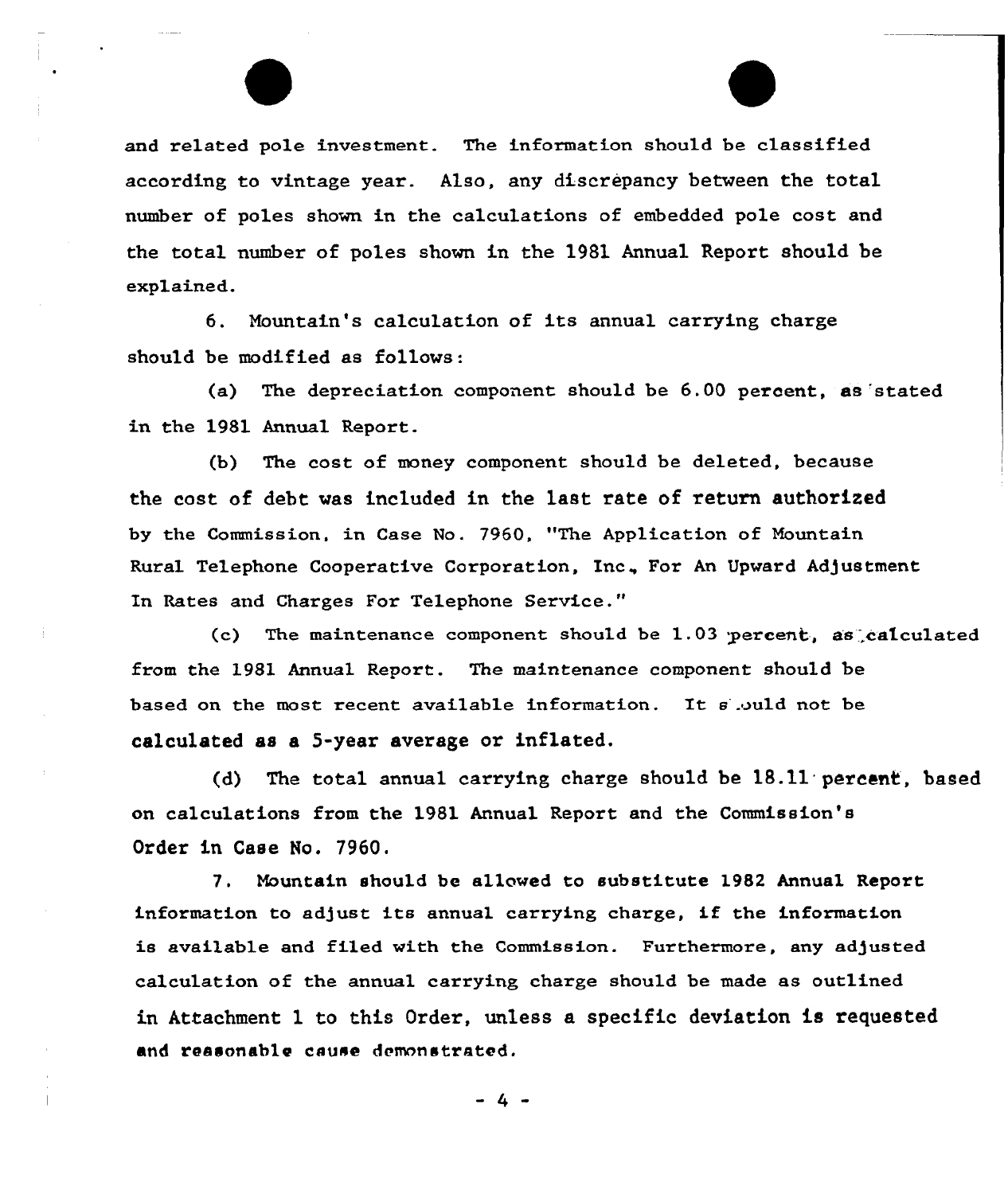### Orders

IT IS THEREFORE ORDERED that Mountain's CATV pole attachment tariff as filed with the Commission on November .1), 1982, be and it hereby is dismissed.

IT IS FURTHER ORDERED that Nountain shall file revised rates, rules, and regulations governing CATV pole attachments with the Commission within 30 days from the date of this Order, and that the revised rates, rules, and regulations shall conform with the findings of this Order.

IT IS FURTHER ORDERED that Nountain shall file information as outlined in this Order concerning embedded pole cost, at the same time it files its revised rates, rules, and regulations.

Done at Frankfort, Kentucky, this 31st day of Narch, 1983.

PUBLIC SERVICE COMMISSION

me<br>fandell Vice Chairma

Comm

ATTEST:

**Secretary**